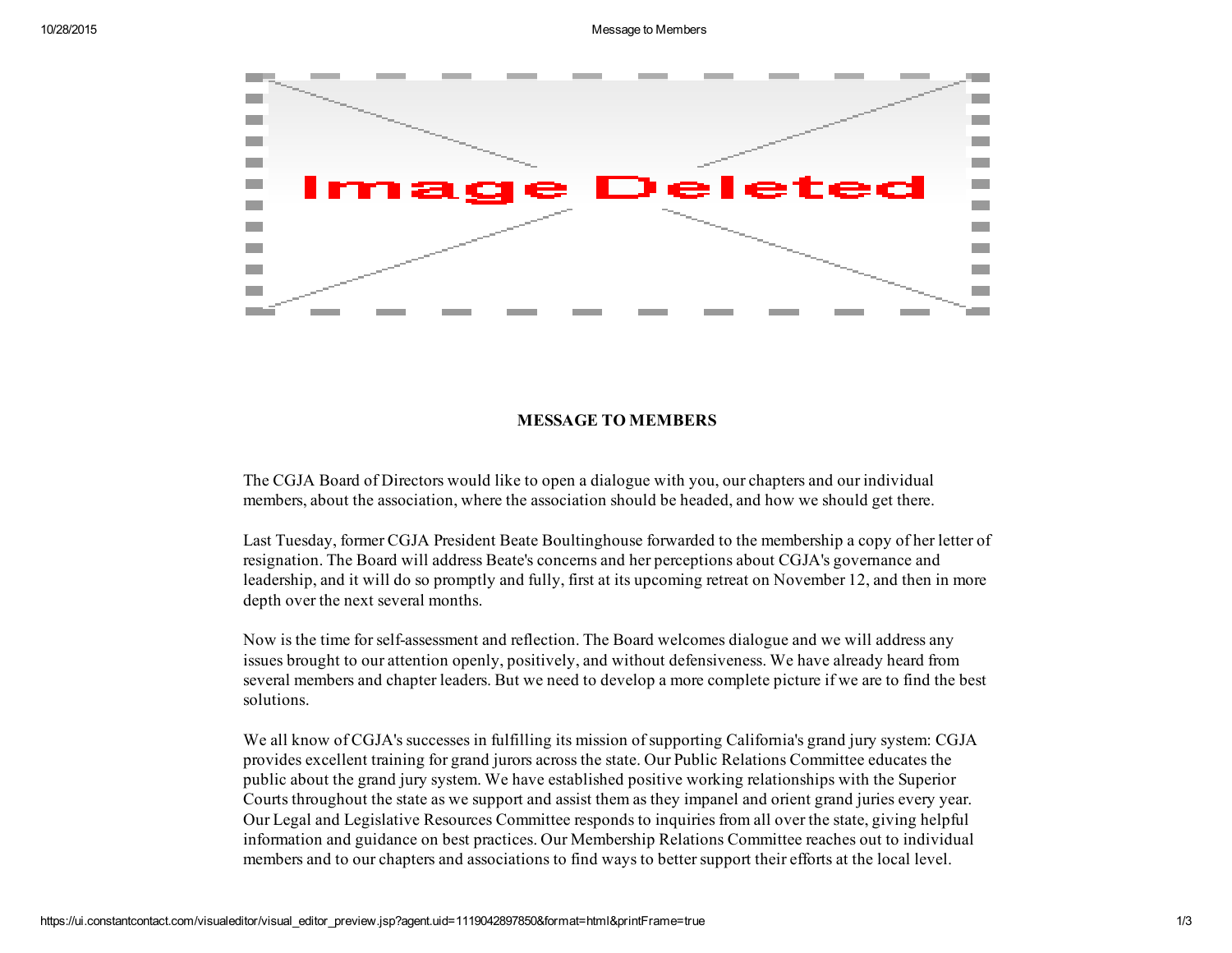## 10/28/2015 Message to Members

We can do more, and we can do better. But that takes all of us. Our members and member chapters and associations are the strength of our organization. It is important that we reach out to you AND that you reach out to us. We are listening. We want to know what you want of YOUR organization, given the constraints on nonprofit corporations in California and the constraints of our budget. We also want to know what we as an organization can do to help strengthen your chapters and to help support the grand juries in your counties.

To do that we need the active participation of all members, not just at the local level, but as part of the statewide organization. We need you to step forward. Volunteer to serve on our committees, where the work of the organization is conducted. We need you to share not only your ideas and your expertise, but also your time and energies.

So please join with us and support CGJA as we move forward. The association will be undergoing notable transitions in leadership roles as we begin a new term with new Directors and new officers, all of whom will be impaneled on November 13 at the Annual Conference. This new leadership team will welcome your help.

Please continue to check our web site and read the Journal for update information. And we look forward to seeing many of you next week in Burbank at the Chapter Officers' Meeting being held in conjunction with the Annual Conference. It's not too late to register for the conference.

## Best Regards,

Karen Jahr, Vice President and Acting President Jim Ragan, Secretary and Director Dianne Hoffman, Treasurer and Director Medsie Bolin, Director Marsha Caranci, Director Karin Hern, Director Beckie Jennings, Director Diane Shepp, Director

Audrey Lynburg, Outgoing Director Dan Mufson, Outgoing Director

Lloyd Bell, Incoming Director Jerry Lewi, Incoming Director